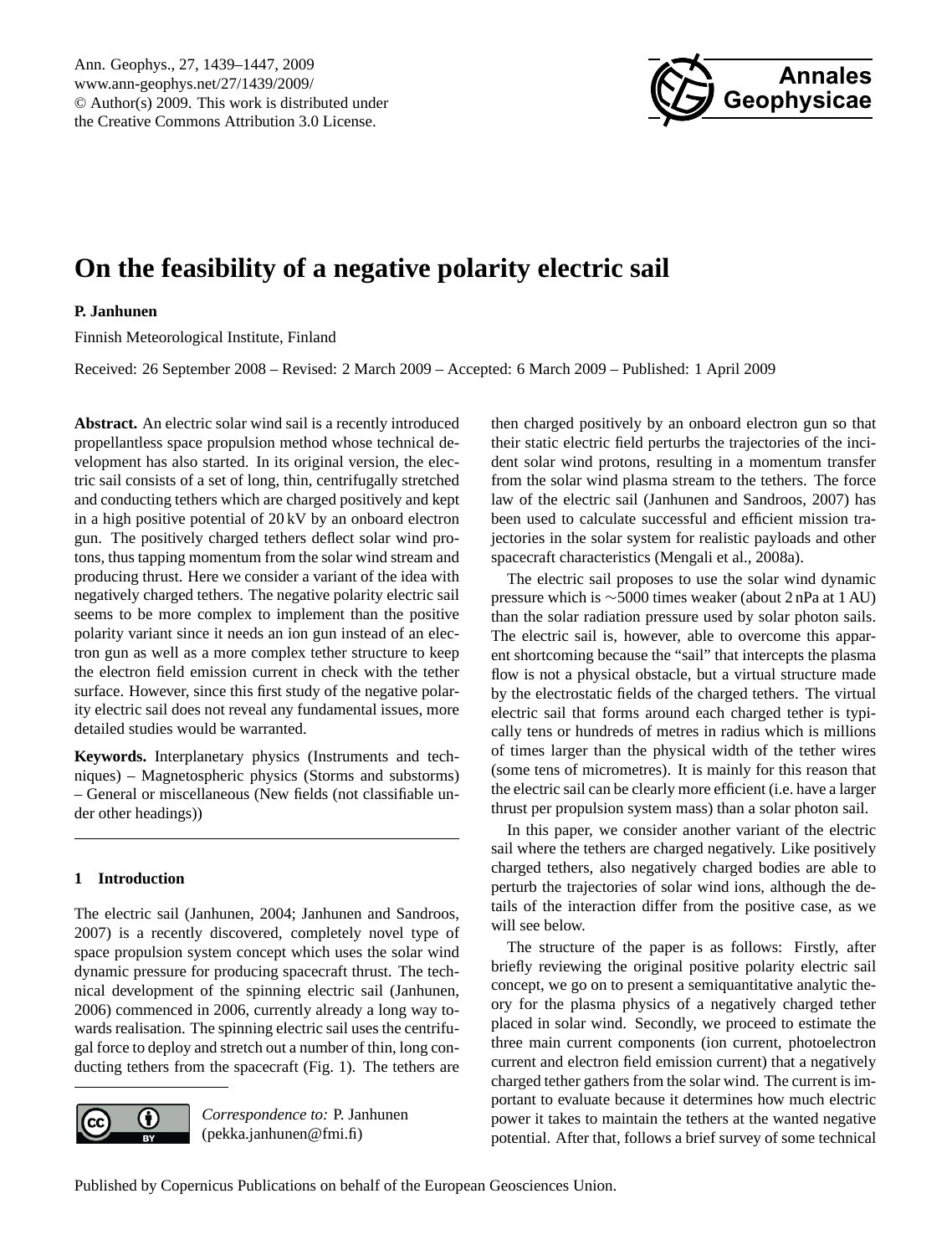

**Fig. 1.** Schematic description of the original spinning, positive polarity electric sail. Charged, centrifugally stretched tethers gather momentum from the solar wind. The charging is maintained by an electron gun mounted on the spacecraft (middle).

ways for implementing the tether. The paper ends with discussion and conclusions. Plasma simulations of the negative polarity electric sail are outside the scope of this paper, as are quantitative comparisons between the positive and negative polarity variants of the electric sail.

## **2 Positive polarity electric sail**

We begin by reviewing the operating principles of the originally proposed positive polarity electric sail [\(Janhunen,](#page-8-0) [2004,](#page-8-0) [2008;](#page-8-4) [Janhunen and Sandroos,](#page-8-1) [2007\)](#page-8-1). Consider a long, positively charged wire or tether placed in unmagnetised solar wind. We take the solar wind to flow perpendicular to the wire. This is not a restrictive assumption, because any parallel flow component produces no effect since the ion equation of motion in the parallel direction is trivial and not coupled to the rest of the dynamics.

The positively charged wire creates an electron sheath around itself where the potential of the cylindrical wire is approximately

<span id="page-1-0"></span>
$$
V(r) = V_w \frac{\ln\left[1 + (r_0/r)^2\right]}{\ln\left[1 + (r_0/r_w^*)^2\right]}
$$
 (1)



**Fig. 2.** A four-wire Hoytether. Wire bonding sites are shown by dots.

where

$$
r_0 = 2\lambda_{De} = 2\sqrt{\frac{\epsilon_0 T_e}{n_0 e^2}}.\tag{2}
$$

Here  $\lambda_{De}$  is the electron Debye length,  $T_e$  is the solar wind electron temperature (on average  $T_e=12$  eV at 1 AU),  $n_o$  is the undisturbed solar wind electron density  $(n_0=7.3 \text{ cm}^{-3})$ on average at 1 AU) and  $r_w^*$  is the effective electric radius of the wire, typically  $r_w^* \approx 1$  mm. The effective electric radius [\(Janhunen and Sandroos,](#page-8-1) [2007\)](#page-8-1) of the tether is larger than the physical radius of the wires  $r_w \approx 20 \mu$ m of which the micrometeoroid-resistant multiline tether [\(Hoyt and For](#page-8-5)[ward,](#page-8-5) [2001\)](#page-8-5) is constructed (Fig. 2). The potential of the tether relative to the surrounding plasma is  $V_w$ .

The mechanical lifetime of a multiline tether in space depends on its geometry and on the number of wires; four wires typically providing enough long lifetime for the electric sail case according to our numerical estimations based on the mi-crometeoroid flux model of Grün et al. [\(1985\)](#page-8-6) (∼1% breaking probability per 2000 km of tether during 5 years). The multiline tether can break by two main mechanisms, firstly by numerous small impacts (impactors of ∼1/3 of wire width or larger) which break single wires and secondly by one big, centimetre-size impactor which cuts the whole tether at one blow. Clearly, a wide tether is more resistant towards large impactors while a narrow tether handles small impactors better. The optimal tether width in the four-line case is, according to our estimations ∼2–3 cm at 1 AU. The optimal width is somewhat wider for asteroid belt missions where the micrometeoroid flux consists of larger particles and narrower for near-Sun missions where the average grain size is smaller [\(Jehn,](#page-8-7) [2000\)](#page-8-7). It is also beneficial if the multiline tether is designed to assume a somewhat three-dimensional (i.e. not completely planar) shape in space after deployment, since a completely planar tether could be broken completely by a single small impactor arriving exactly in the tether plane. Different types of multiline tethers and their lifetimes are discussed by [Hoyt and Forward](#page-8-5) [\(2001\)](#page-8-5).

The solar wind ions experience the potential (Eq. [1\)](#page-1-0) and are deflected in their motion. In the frame of reference of the wire, the total energy of the ion is conserved. Thus, the particle has the same speed after exiting the interaction region than it had originally. Because the direction of the velocity of the ion changes, the particle loses some of its momentum  $x$ -component, where  $x$  is the coordinate along the solar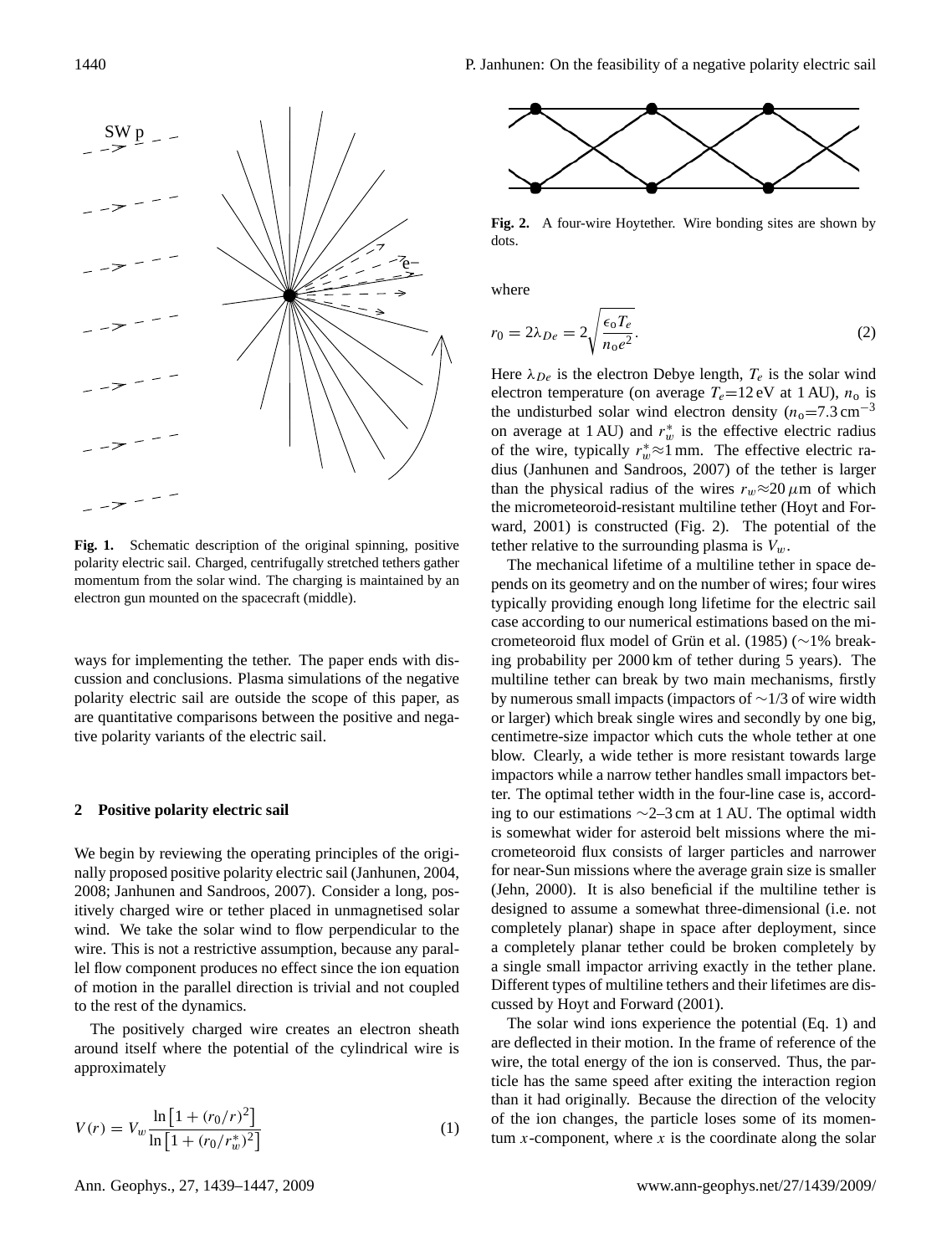wind direction. This lost particle momentum is the reason for the thrust that the tether experiences. The momentum is transferred to the tether by an electric field due to piling up of ions on the sunward side of the tether (i.e., a positive charge cloud) and a corresponding ion depletion region (negative charge cloud) on the antisunward side. Thrust is obtained because the electric field formed between the charge clouds (typically  $\sim$ 1 V/m in magnitude) pushes the positively charged tether in the antisunward direction.

According to [Janhunen and Sandroos](#page-8-1) [\(2007\)](#page-8-1), the force per unit length of the tether is given by

<span id="page-2-0"></span>
$$
\frac{dF}{dz} = \frac{Km_p n_0 v^2 r_0}{\sqrt{\exp\left[\frac{m_p v^2}{eV_w}\ln(r_0/r_w^*)\right] - 1}}\tag{3}
$$

where  $v$  is the solar wind speed (typically 400 km/s). Equa-tion [\(3\)](#page-2-0) is derived by finding at which  $r$  the potential energy  $eV(r)$  of Eq. [\(1\)](#page-1-0) is equal to the kinetic energy  $(1/2)m_p v^2$  of incoming protons and multiplying this distance (the ion deflection distance) by the dynamic pressure of the solar wind and by  $K$ . Here  $K$  is a dimensionless calibration coefficient whose likely value is between 2 and 3. A test particle calculation of the momentum loss of solar wind protons in potential  $V(r)$  of Eq. [1\)](#page-1-0) gives the value  $K=3.09$  [\(Janhunen and San](#page-8-1)[droos,](#page-8-1) [2007\)](#page-8-1). Plasma particle-in-cell (PIC) simulations gives a result which is consistent with  $K \approx 3$ . However, [Janhunen](#page-8-1) [and Sandroos](#page-8-1) [\(2007\)](#page-8-1) also showed that an analysis of the PIC result for different values for the electron temperature  $T_e$  gives a result which is not quite consistent with the functional form of Eq. [\(3\)](#page-2-0). One can explain away this inconsistency by postulating that due to numerical noise the effective value of the electron temperature in the PIC simulation electron sheath is higher than in the solar wind. If one assumes that this postulate is true, then the PIC simulation results are more consistent with  $K \approx 2$  than with  $K \approx 3$ . Ultimately, only experiments made in space or in the laboratory can give a certainty of the value of  $K$ . Typical numerical values at 1 AU are  $V_w$ =20 kV,  $r_0$ =20 m and  $dF/dz$ =50−100 nN/m as predicted by Eq. [\(3\)](#page-2-0).

We assumed above that the solar wind is unmagnetised. This is a good assumption because the ratio of the electron Larmor radius to the electron Debye length is

$$
\frac{r_{Le}}{\lambda_{De}} = \sqrt{\frac{m_e^2 v_e^2 n_o}{\epsilon_o T_e B^2}} = \sqrt{\frac{m_e}{m_i}} \left(\frac{c}{v_A}\right). \tag{4}
$$

At 1 AU, typically  $v_A \approx 80$  km/s (corresponding to  $B=10$  nT At 1 AU, typically  $v_A \approx 80$  km/s (corresponding to *B*=10 n1<br>and  $n_0$ =7.3 cm<sup>-3</sup>) while  $\sqrt{m_e/m_i}$ =0.023. Thus at 1 AU,  $r_{Le}/\lambda_{De} \approx 90 \gg 1$ . When moving radially outward from the Sun, this ratio does not change since it is proportional to the Alfvén speed  $v_A$ . The Alfvén speed does not vary because  $\rho \sim 1/r^2$  and  $B \sim 1/r$  in the equatorial plane. Thus the magnetic field can be neglected when considering electron motion in the sheath region. For ions, the Larmor radius is still larger by factor  $\approx$ 70 so they can be assumed to be unmagnetised as well.

The induced electromotive force, due to the solar wind magnetic field, is generally insignificant compared to the tether voltage. For example, for a typical 10 nT field, 400 km/s solar wind speed and 20 km long tethers, the maximum induced potential along the tether is only 80 V. For missions going near the Sun, e.g. at Mercury distance, the field can sometimes be as large as 60 nT, which would give a 0.5 kV potential difference. Since typical voltages are  $\sim$ 20 kV for the positive polarity sail, one can conclude that the induced voltage by the magnetic field is not significant and, in most cases, can be ignored when analysing electric sails.

The outward surface electric field on the tether wires is typically 100–200 MV/m. This field is still not high enough for it to cause a significant emission of ions or ion clusters from the surface. It is conceivable that some local microscopic protrusions (e.g. whiskers) may be torn away by the electrostatic force. Such protrusions might exist on the metal surface originally or be caused by micrometeoroid cratering in space. If this happens, it should not cause any problems, since the expelled positively charged particles and fragments exit permanently to space. Only an electric field, which is in the range 5–10 GV/m or even higher, could be able to extract larger amounts of ions from a metal surface without the field being amplified by local protrusions.

Equation [\(3\)](#page-2-0) is formulated to agree with one- and twodimensional self-consistent plasma simulations of [Janhunen](#page-8-1) [and Sandroos](#page-8-1) [\(2007\)](#page-8-1). The plasma simulations are not stationary, but include explicitly the ramp-up phase of the tether voltage. During the ramp-up phase, a certain fraction of ambient electrons get trapped in the potential well. Consequently, Eq. [\(3\)](#page-2-0) includes the extra shielding effect of these trapped electrons. As shown by Sanmartín et al. [\(2008\)](#page-8-8), if trapped electrons were absent, the potential structure would be wider. Presumably, the thrust would also then be larger than predicted by Eq. [\(3\)](#page-2-0). After the present paper was submitted, arguments were found supporting the view that trapped electrons actually tend to be removed by orbit chaotisation in a realistic electric sail geometry and that the positive polarity electric sail thrust could be roughly five times larger than predicted by Eq. [\(3\)](#page-2-0) (Janhunen, 2009). In the present paper, performance comparisons of the positive and negative sails are not attempted and from now on we concentrate on analysing the negative sail variant as a standalone concept.

#### **3 Negative polarity electric sail**

A negatively charged tether attracts solar wind ions and repels electrons so that an ion sheath gets formed around the tether. Electrons (temperature ∼10 eV) are cold compared to the solar wind ion bulk flow kinetic energy (∼1 keV) and to the tether potential  $(>1 \text{ kV})$ . They are thus pushed out to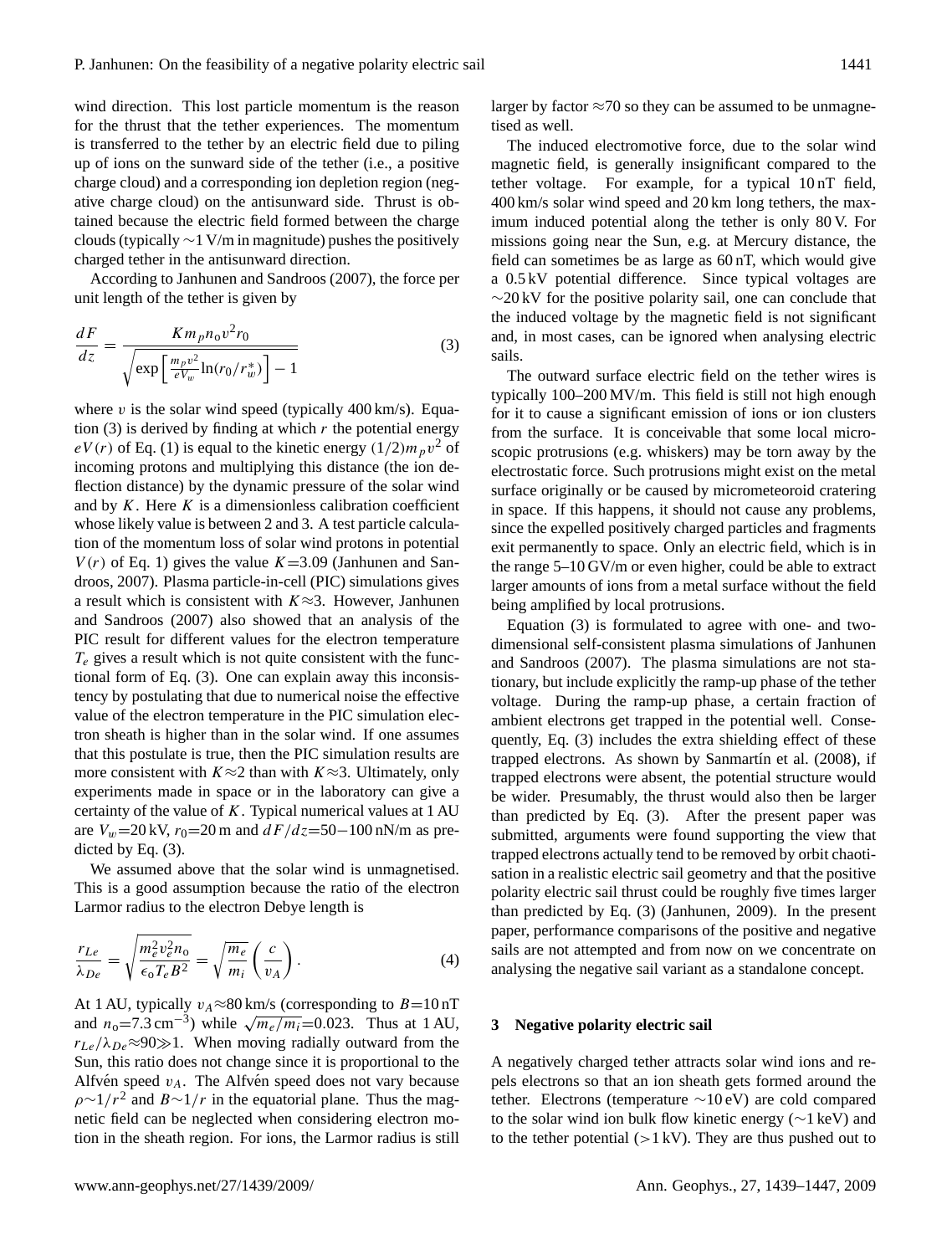a distance where the tether potential is almost completely masked by ions. Consequently, there is an electron hole inside which only ions exist. Outside the electron hole, the plasma properties do not differ markedly from the ambient solar wind plasma.

In the positive polarity electric sail, some electrons get trapped by the potential structure when the voltage is turned on [\(Janhunen,](#page-8-0) [2004\)](#page-8-0). A particle may get trapped by a potential structure only if the potential structure deepens by more than the particle's original kinetic energy during the time the particle resides in the structure. Thus, only those particles that initially moved very slowly with respect to the tether can be trapped. The number of trapped particles does not depend on the deepening rate of the potential structure. A faster deepening rate implies a shorter duration of the process so that fewer particles occur on the structure, but on the other hand the width of the energy window from which particles are trapped increases. These two effects cancel each other out so that the number of trapped particles does not depend on how rapidly the potential of the tether is turned on.

The solar wind electrons are approximately isotropic in the sense that their bulk velocity (∼400 km/s) is less than their random thermal speed (∼1600 km/s). Thus, the distribution contains a fair fraction of electrons with velocities close to zero. The situation is completely different for solar wind ions, because their thermal spread is only ∼10% of the bulk speed. Thus, extremely slow ions (relative to the spacecraft) that could become trapped are very few in the source distribution. Consequently, no trapped ions are expected to exist in the potential structure of a negatively charged tether placed in the solar wind.

Consider an arbitrary two-dimensional negative potential well  $V(x, y) \leq 0$ . Our task is now to estimate the ion density inside the potential in the absence of trapped ions. For simplicity, we assume that there is no preferred direction in ion velocity space, i.e. that the tether is approached by ion streams from all perpendicular directions isotropically. This assumption is not realistic because the solar wind ions arrive only from one direction, but we shall make it here in order to obtain an analytically tractable problem which hopefully gives some rough guidelines to the real situation. The ion distribution far from the tether is then the ring distribution,

<span id="page-3-0"></span>
$$
f_0(v') = \frac{n_0}{2\pi v_0} \delta(v' - v_0)
$$
 (5)

where  $v_0$  is the ion stream speed, taken to be equal to the solar wind bulk velocity,  $n_0$  is the ambient ion density and  $\delta$  is the Dirac delta function. By Liouville's theorem, which is valid for collisonless plasma, the distribution function at point  $(x, y)$  inside the potential structure is given by

$$
f(x, y, v_x, v_y) = f_0(v')\chi(x, y, v_x, v_y)
$$
 (6)

where energy conservation fixes the original speed of the particle to be

<span id="page-3-1"></span>
$$
v' = \sqrt{v_x^2 + v_y^2 + 2eV(x, y)/m_i}
$$
 (7)

and where the accessibility characteristic function  $\chi(x, y, v_x, v_y)$  is equal to one if backward trajectory integration from  $(x, y, v_x, v_y)$  reaches a point which is outside the potential structure and zero otherwise. From Eqs.  $(5-7)$  $(5-7)$  we obtain

<span id="page-3-2"></span>
$$
f(x, y, v_x, v_y) = \frac{n_0}{2\pi v_0} \delta \left[ \sqrt{v_x^2 + v_y^2 + \frac{2e}{m_i} V(x, y)} - v_0 \right]
$$
  
 
$$
\chi(x, y, v_x, v_y).
$$
 (8)

Equation [\(8\)](#page-3-2) can be integrated to give the ion density inside the potential structure

$$
n(x, y) = \int dv_x dv_y f(x, y, v_x, v_y)
$$
  
\n
$$
\leq \frac{n_0}{v_0} \int_0^{\infty} dv v \delta \left[ \sqrt{v^2 + 2eV(x, y)/m_i} - v_0 \right]
$$
  
\n
$$
= \frac{n_0}{v_0} \int_{-v_0}^{\infty} du (u + v_0) \delta(u)
$$
  
\n
$$
= n_0.
$$
 (9)

Here we made a change of variable

$$
u = \sqrt{v^2 + 2eV(x, y)/m_i} - v_0
$$
 (10)

so that

<span id="page-3-3"></span>
$$
du = \frac{v dv}{\sqrt{v^2 + 2eV(x, y)/m_i}}\tag{11}
$$

and made use of the fact that  $\chi(x, y, v_x, v_y) \leq 1$ . Thus we obtain an important and simple result that the ion density inside the potential structure is at most equal to the ambient density  $n<sub>0</sub>$ , irrespective of the functional form of the potential structure  $V(x, y)$ . The result holds well for any two-dimensional potential [\(Laframboise and Parker,](#page-8-9) [1973\)](#page-8-9).

Knowing now that the ion density is everywhere limited by  $n_0$  and the electron density is approximately zero inside some radius R and approximately equal to  $n_0$  outside R (the transition is sharp since the electrons are cold), we can calculate the functional form of the potential  $V(x, y)=V(r)$ under the assumption of maximum ion shielding, defined by  $\chi(x, y, v_x, v_y) = 1$  everywhere so that the inequality in Eq. [\(11\)](#page-3-3) becomes an equality. At radius  $R$ , it holds that the ions completely shield the negatively charged tether inside, i.e.

<span id="page-3-4"></span>
$$
-e\pi R^2 n_0 = \lambda = 2\pi \epsilon_0 r_w E_0 \tag{12}
$$

where  $\lambda$ <0 is the line charge,  $r_w$  the radius and  $E_0$ <0 the surface electric field of the tether. Solving Eq.  $(12)$  for R we obtain

$$
R = \sqrt{\frac{2\epsilon_0 r_w(-E_0)}{e n_0}}.\tag{13}
$$

Ann. Geophys., 27, 1439[–1447,](#page-0-0) 2009 www.ann-geophys.net/27/1439/2009/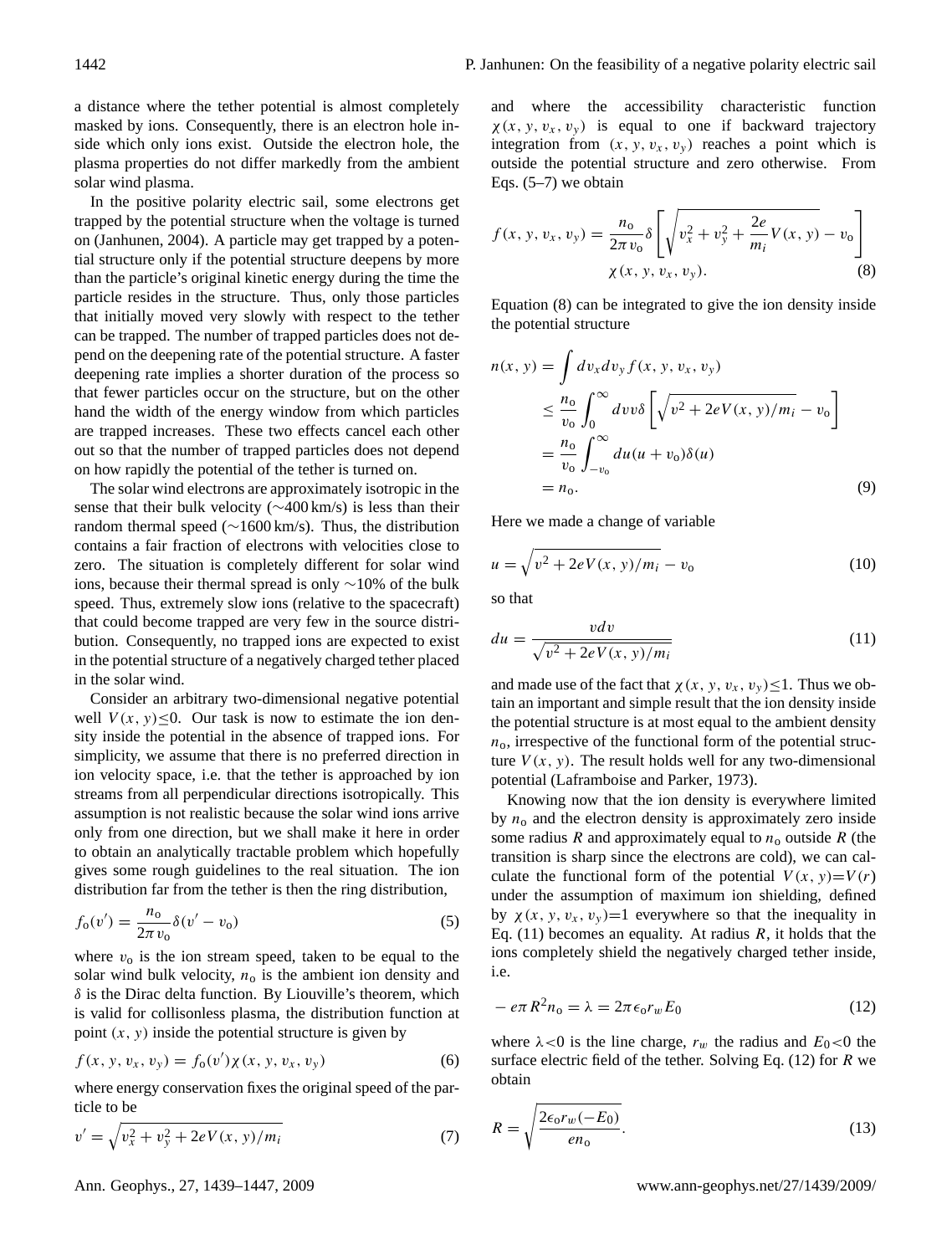The electric field at a radius r,  $r_w < r < R$  is given by Gauß' law,

<span id="page-4-0"></span>
$$
E(r) = \frac{(\lambda + e\pi n_0 r^2)}{2\pi \epsilon_0 r}
$$
  
=  $\left(\frac{r_w}{r}\right) E_0 + \frac{e n_0 r}{2\epsilon_0}.$  (14)

Integrating Eq. [\(14\)](#page-4-0) we obtain the potential

<span id="page-4-1"></span>
$$
V(r) = \int_{r}^{R} dr E(r)
$$
  
=  $(r_w E_0) \left[ \ln \left( \frac{R}{r} \right) - \frac{1}{2} \right] - \frac{T_e}{4e} \left( \frac{r}{\lambda_{De}} \right)^2$  (15)

where we have expressed the result in terms of the electron Debye length  $\lambda_{De} = \sqrt{\epsilon_0 T_e/(n_0 e^2)}$ .

Equation [\(15\)](#page-4-1) defines a solution for the potential valid for cold electrons, no trapped ions and the entire phase space accessible for traversing ions. If the entire phase space is not accessible for traversing ions, then  $\chi(x, y, v_x, v_y)$  vanishes at some points. In this case the ion density may become smaller than what was assumed in the above calculation, and the non-logarithmic terms in Eq. [\(15\)](#page-4-1) should be damped by some factor which is less than unity. In what follows, we shall not consider this correction, because the most important term in Eq. [\(15\)](#page-4-1) is the logarithmic one. Including this correction would tend to decrease ion shielding and therefore to increase the propulsive force, so our assumption  $\chi(x, y, v_x, v_y) = 1$  gives a lower limit for the propulsive force.

In reality the solar wind arrives from only one direction, so the solution is no longer symmetrical. In any case, to roughly estimate the force acting on the tether, we must estimate the extent of the potential well which is able to cause a large-angle turning of incoming ions. This amounts to finding the radial distance (ion deflection distance)  $r_s$  such that  $V(r<sub>s</sub>)=V<sub>i</sub> \equiv -(1/2)m<sub>i</sub>v<sub>o</sub><sup>2</sup>/e$ . The solution for  $r<sub>s</sub>$  can be expressed in terms of Lambert's W-function, also called the product log function. For any  $x$ ,  $W(x)$  is defined to be equal to a solution y of the equation

$$
x = ye^y. \tag{16}
$$

The solution for the ion deflection distance is

$$
r_s = R \sqrt{-W \left[ -\exp\left( -2\frac{V_i}{r_w E_0} - 1 \right) \right]}
$$
 (17)

and a rough estimate for the thrust per unit length  $dF/dz$  is the solar wind dynamic pressure  $P_{dyn} = m_i n_o v_o^2$  multiplied by the extent of the strong ion scattering region  $2r_s$ ,

<span id="page-4-2"></span>
$$
\frac{dF}{dz} \approx m_i v_o^2 \sqrt{\frac{8\epsilon_o}{e} n_o V_0 W} \left[ -\exp\left(-\frac{m_i v_o^2}{e|V_0|} - 1\right) \right] \tag{18}
$$

where the potential parameter  $V_0=r_wE_0$ . For  $V_0$  not much larger than  $V_i$ , Lambert's W-function in Eq. [\(18\)](#page-4-2) is evaluated

at a small negative argument for which it is enough to take the first term in W's Taylor series

$$
W(x) = x - x2 + (3/2)x3 + O(x)4.
$$
 (19)

Thus, with  $W(x) \approx x$ , Eq. [\(18\)](#page-4-2) becomes

<span id="page-4-3"></span>
$$
\frac{dF}{dz} \approx m_i v_o^2 \sqrt{\frac{8\epsilon_o}{e} n_o |V_0|} \exp\left(-\frac{m_i v_o^2}{2e |V_0|} - \frac{1}{2}\right)
$$

$$
= 1.72 P_{\text{dyn}} \sqrt{\frac{\epsilon_o |V_0|}{n_o e}} \exp\left(-\frac{(1/2) m_i v_o^2}{e |V_0|}\right). \tag{20}
$$

where we used  $\sqrt{8}e^{-1/2}$ =1.72. Recall that the solar wind dynamic pressure is  $P_{\text{dyn}} = m_i n_{\text{o}} v_{\text{o}}^2$ .

The potential of the tether, with respect to the surrounding plasma, is obtained from Eq. [\(15\)](#page-4-1) by setting  $r=r_w$ . In this case, the last term which is proportional to  $T_e$  is vanishingly small and we obtain

<span id="page-4-4"></span>
$$
V_w = V(r_w) = V_0 \left[ \ln \left( \frac{R}{r_w} \right) - \frac{1}{2} \right]
$$
 (21)

Equation [\(20\)](#page-4-3), or alternatively the more accurate version Eq. [\(18\)](#page-4-2), is the main result of this section. It tells us that the effective electric sail width of a negatively charged tether contains, as the essential factor, an "effective Debye length"

<span id="page-4-5"></span>
$$
\lambda_D^{\text{eff}} = \sqrt{\frac{\epsilon_0 |V_0|}{n_0 e}}
$$
\n(22)

where instead of the electron temperature the potential parameter  $V_0=r_wE_0$  appears (recall that  $E_0$  is the wire surface electric field). This length  $\lambda_D^{\text{eff}}$  is potentially large, leading to a potentially large force per tether length. For example, in average solar wind at 1 AU and with  $V_0 = 1$  kV,  $\lambda_D^{\text{eff}} = 87$  m.

However, before being able to realise the potential thrust benefit of the negative polarity electric sail, several questions need to be addressed: How large a current does a negatively charged tether gather from the solar wind plasma? How large a surface electric field  $E_0$  can be safely maintained without a risk of an electric breakdown of some sort? Is the ion gun, which is necessary to maintain the negative potential, difficult to construct? Does one need significant amounts of propellant to create the ions? We will now consider these questions.

To control the motion of the tethers, the tether potentials must be known and controllable. This can be accomplished by monitoring the spacecraft potential with respect to the surrounding plasma by using a particle detector (ion detector in negative polarity sail, electron detector in positive polarity sail). The tether potentials are controlled by potentiometers (tunable resistors) that are installed between each tether and the spacecraft. For each tether, its potential is the sum of the spacecraft potential and the potentiometer voltage. The potentiometer voltage can be measured electrically and it can be controllably changed by changing the resistance of the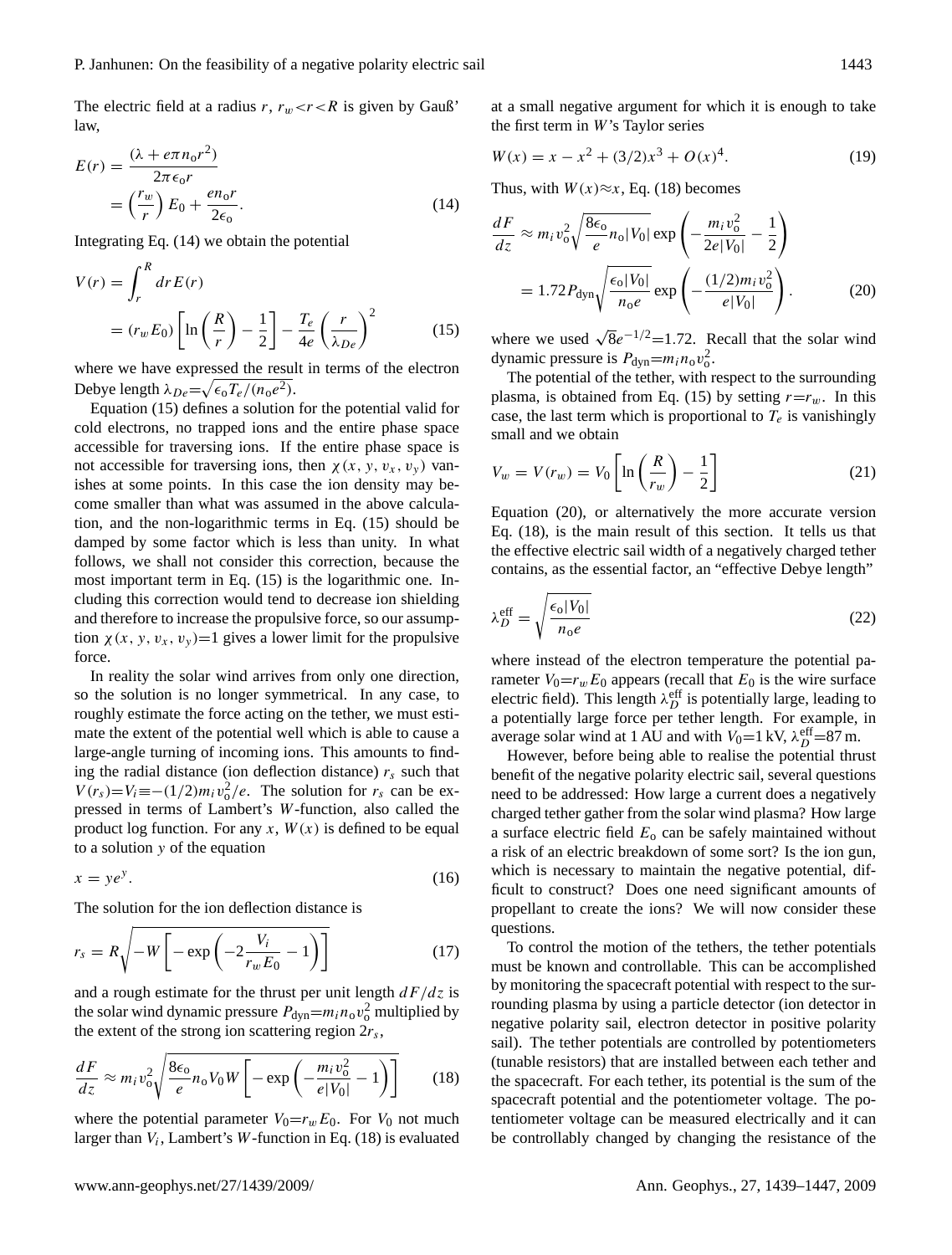potentiometer. The turning of the sail is possible using an algorithm resembling helicopter flight control where the tether potentiometer settings are modifying cyclically and in sync with the rotation when one wants to tilt the sail [\(Janhunen,](#page-8-2) [2006\)](#page-8-2).

## **4 Current gathered by negatively charged tether**

Consider a negatively charged tether immersed in solar wind plasma. Our task is to estimate how much current per unit length the tether gathers from the plasma if it is kept at potential  $V_w$ .

We consider three sources of gathered current: the thermal ion current arriving from the surrounding plasma, current carried by solar ultraviolet (UV) radiation induced photoemission of electrons from the tether surface and finally current due to field emission of electrons (Fowler-Nordheim current) at the tether surface.

## **4.1 Thermal ion current**

Because the solar wind is very tenuous, the plasma is collisionless to a very good approximation. The tether acts as a cylindrical probe immersed in plasma and the ion current can be calculated by the orbital motion limited (OML) theory [\(Allen,](#page-8-10) [1992\)](#page-8-10). The current per unit length is

$$
\left(\frac{dI}{dz}\right)_{\text{th.}} = en_{\text{o}} \sqrt{\frac{eV_w}{m_p}} 2r_w. \tag{23}
$$

For a self-contained derivation of this expression, see Appendix B of [Janhunen and Sandroos](#page-8-1) [\(2007\)](#page-8-1). This current is  $\sqrt{m_e/m_p}$  ≈43 times smaller than the corresponding electron current in the positive electric sail case and can nearly always be neglected.

## **4.2 Photoelectron current**

A sunlit object, such as a conducting tether, emits photoelectrons due to solar UV radiation. If the tether is positively charged, the photoelectrons cause no macroscopic current since they are rapidly attracted back to the tether. When the tether is negatively charged, however, photoelectrons are repelled by the tether and therefore they contribute directly to the current gathered by the tether. Notice that the photoelectron current is independent of the tether voltage, but depends only on the tether surface properties, the solar UV spectrum and the solar distance.

[Grard](#page-8-11) [\(1973\)](#page-8-11) estimated the photoelectron emission at 1 AU from selected materials as follows: aluminium oxide 42  $\mu$ A m<sup>-2</sup>, gold 29  $\mu$ A m<sup>-2</sup>, stainless steel 20  $\mu$ A m<sup>-2</sup>, graphite  $4 \mu A m^{-2}$ . The spacecraft photoelectron yields inferred from orbital data are typically somewhat higher than those based on laboratory measurements of [Grard](#page-8-11) [\(1973\)](#page-8-11). For example, [Nakagawa et al.](#page-8-12) [\(2000\)](#page-8-12) determined the photoelectron current for the GEOTAIL spacecraft to be 85 $\pm$ 33 μA m<sup>-2</sup>. Our present baseline material for constructing electric sail tethers is aluminium whose surface has the natural oxidation layer formed by atmospheric oxygen. We shall here adopt Grard's aluminium oxide value as representative for the tethers so that we have

<span id="page-5-0"></span>
$$
\left(\frac{dI}{dz}\right)_{\text{photoel.}} = 42 \,\mu\text{Am}^{-2} \times 2r_w \left(\frac{1 \text{AU}}{r}\right)^2. \tag{24}
$$

With average solar wind density at 1 AU and with  $V_w$ =20 kV, the photoelectron current is 43% of the electron current of the corresponding positive electric sail case.

Both the thermal plasma current and the photoelectron current scale as  $1/r^2$  where r is the distance from the Sun. Thus both the ion thermal current and the photoelectron current are conveniently modest in magnitude. They do not appear to present a problem for the realisation of a negative polarity electric sail.

#### **4.3 Electron field emission current**

A negatively charged electrode may emit electrons at a much lower surface field than a positively charged electrode can emit ions. Electron emission from sharp, well-cleaned tips follows closely to the Fowler-Nordheim field emission law and its later modifications taking into account finite temperature and other refinements [\(Alpert et al.,](#page-8-13) [1964;](#page-8-13) [Noer,](#page-8-14) [1982;](#page-8-14) [Halbritter,](#page-8-15) [1983\)](#page-8-15) and takes place typically at  $1-2$  GV/m surface field. (Since the dependence of the current density on the electric field E is proportional to  $E^2 \exp(-1/E)$ , the emission increases rapidly from insignificant to large values.) For broad-area electrodes containing attached dust, local impurities and adsorbed gases, however, significant electron field emission is typically observed already at ∼100 times smaller fields of order 10 MV/m [\(Noer,](#page-8-14) [1982;](#page-8-14) [Halbritter,](#page-8-15) [1983\)](#page-8-15).

Basically, all experimental investigations of electron field emission have taken place in ground-based laboratories rather than in space. In the laboratory, there are always two electrodes present, anode and cathode. There are experimental indications that the onset and nature of electron field emission at the cathode also depends on the properties of the anode [\(Noer,](#page-8-14) [1982\)](#page-8-14). The physical mechanism is possibly that relatively weak but very localised electron beams initially emitted by the cathode knock loose some ions from the anode upon impacting it. The ions are then accelerated by the electric field back to the cathode and impact it near the original electron emission spot. This may cause further secondary electron emissions at the cathode local emission site. Ions in the space between the electrodes can also be produced by electron impact ionisation of neutral atoms outgassed from the anode by local heating caused by the cathode-emitted electron beams.

These complicated interaction and feedback phenomena between the cathode and anode, while always present in the laboratory, are absent in space where the other electrode is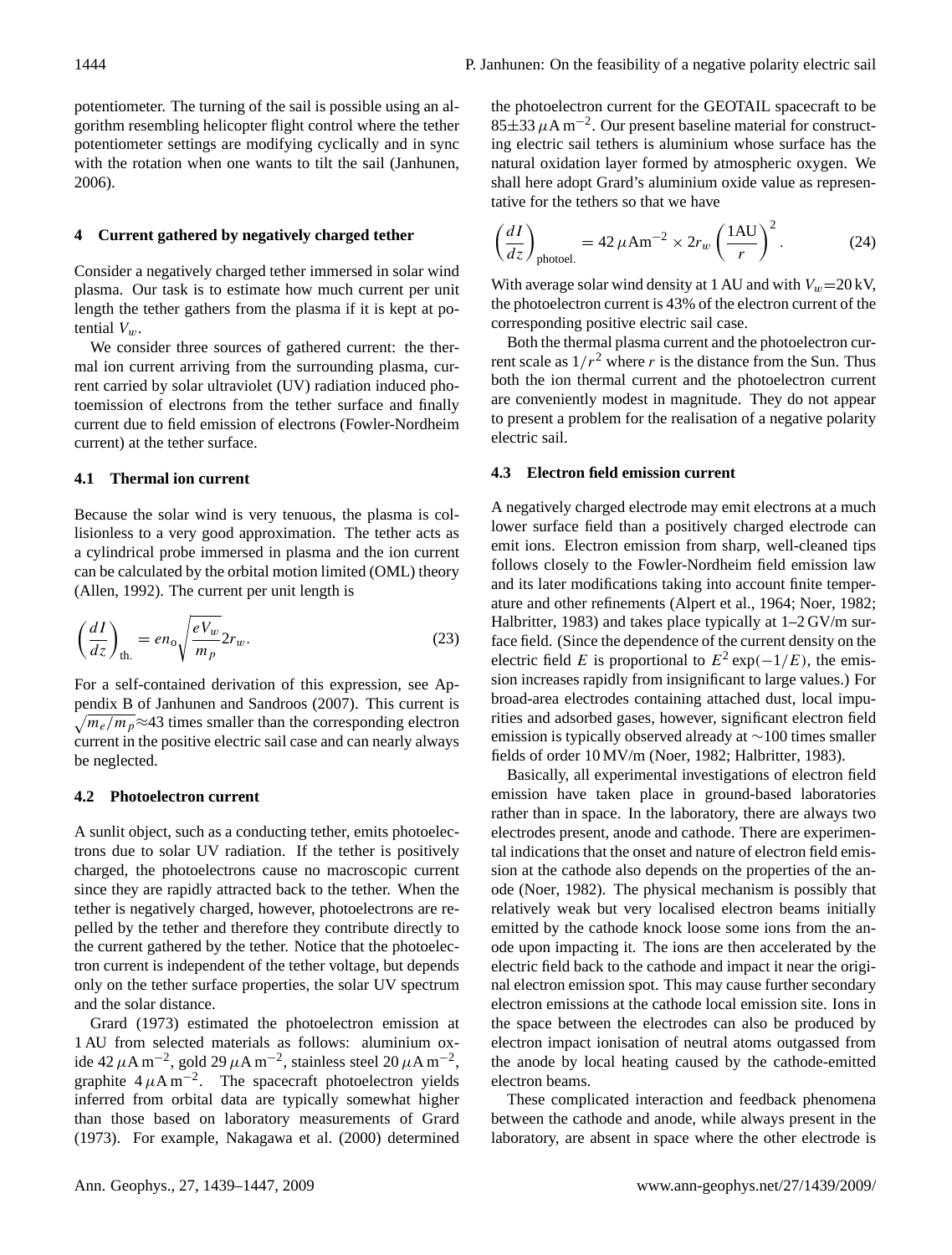formed by the surrounding space plasma. It might, therefore, be the case that a broad-area cathode in space tolerates higher surface fields than in the laboratory. There is in practice no other way to find this out other than to perform an experiment in space with a thin cathode wire.

All materials, including metals, outgas to some extent in a vacuum. Part of the outgassed molecules can become ionised by solar UV radiation while moving out from the tether. If ionisation takes place while the molecule is inside the potential structure of the tether, it may form a trapped ion. We have estimated the magnitude of this effect and found that under some circumstances, such outgassing produced ions might produce unwanted trapped ions to an extent that matters. An easy fix to this potential problem, if it occurs, is to reset the potential periodically to clean out the unwanted trapped ions from the potential structures of the tethers.

### **5 Technical design**

#### **5.1 Ion gun**

The negative polarity sail needs an ion gun instead of an electron gun to keep itself charged. Although an ion gun is a more complicated device than an electron gun, its construction should not present any fundamental problems. Importantly, the number of ions that one must emit over a reasonable operational lifetime of the electric sail (some years), is not so large that the mass of the propellant from which the ions are created would be a significant item in the spacecraft mass budget. The ion gun is effectively equivalent to a very high specific impulse ion engine. Such a device needs mainly power, but does not consume much propellant. Since the aim is to produce current rather than mass flow, light ions would be preferable to heavy ones in this case, in order to minimise propellant mass. Since ion engines typically use xenon (atomic mass 131), we shall consider it also here, however. If the electric sail tethers are charged to 20 kV, the speed of the emitted  $Xe^+$  ions is 170 km/s. Recent developments of fourgridded ion engines should make such high exhaust speeds reachable [\(Fearn,](#page-8-16) [2005\)](#page-8-16). At such a high specific impulse, even a high-powered engine uses relatively little propellant. As noted above, by replacing xenon by a lighter element such as argon, the propellant mass consumption could be lowered further if needed. Overall, then, if and when the power is available to feed it, the ion gun which is needed to keep the negative polarity electric sail charged should not present insurmountable problems.

The extra thrust provided by the ion gun is almost negligible (less than 1 mN even if using xenon) in comparison with the electric sail thrust, because the ion gun specific impulse is very high and its power is only modest.

#### **5.2 Tubular tether**

Consider a hollow tubular tether with radius  $r_w$ , wall thickness h ( $h \ll r_w$ ), material mass density  $\rho_m$  and conductivity  $\sigma$ . The tether mass per unit length is

<span id="page-6-0"></span>
$$
\frac{dm}{dz} = \rho_m \pi h (2r_w - h). \tag{25}
$$

If we use surface electric field  $E_0$ , the tether generates force per unit length

<span id="page-6-1"></span>
$$
\frac{dF}{dz} = 1.72 P_{\rm dyn} \sqrt{\frac{\epsilon_0 |V_0|}{n_0 e}} \exp\left(-\frac{(1/2)m_i v_0^2}{e|V_0|}\right) \tag{26}
$$

where  $V_0=r_wE_0$ . Assuming that the surface electric field is such that electron field emission current is negligible, other current components except the photoelectron current (Eq. [24\)](#page-5-0) can be neglected. The power consumption per unit length is then the current obtained from Eq. [\(24\)](#page-5-0) multiplied by the tether voltage (Eq. [21\)](#page-4-4). The result can be written in the form

$$
\frac{dP}{dz} = \left(42 \,\mu\text{Am}^{-2}\right) \times 2r_w V_0 \left[\ln\left(\frac{\lambda_D^{\text{eff}}}{r_w}\right) - \frac{1-\ln 2}{2}\right] \tag{27}
$$

where  $\lambda_D^{\text{eff}}$  is defined by Eq. [\(22\)](#page-4-5).

As a performance metric, we use the specific acceleration  $a_{\text{spec}}$ , defined here to be the obtained thrust divided by the mass of the tether as obtained from Eqs. [\(25\)](#page-6-0) and [\(26\)](#page-6-1), or  $a_{\text{spec}} = \frac{dF}{dz} / \frac{dm}{dz}$ . Figure 3 shows the specific acceleration  $a_{\rm spec}$  and the specific power [consumed power divided by obtained thrust,  $\left(dP/dz\right)/(dF/dz)$  as a function of the tether radius of a tubular aluminium tether with  $10 \mu m$  wall thickness in average solar wind at 1 AU, for two values of the allowed surface electric field  $E_0=5$  and 10 MV/m. One sees that the result depends strongly on the value of  $E_0$  adopted. For  $E_0$ =10 MV/m, for example, we obtain at the optimum point a specific acceleration of  $8 \text{ mm/s}^2$ at ∼20 kV voltage, consuming only ∼1.3 W/mN of electric power. Assuming that the spacecraft has e.g. 100 tethers of 20 km length each, we obtain in this case a total thrust of 0.42 N, tether mass 50 kg and power consumption 530 W. If the power system, tether reels and ion gun would weigh another 50 kg and the payload e.g. 300 kg so that the total mass would be 400 kg, the propulsive acceleration would be about 1 mm/s<sup>2</sup> . This level of acceleration is already adequate for performing many manoeuvres in the solar system [\(Mengali](#page-8-3) [et al.,](#page-8-3) [2008a](#page-8-3)[,b\)](#page-8-17).

The tether mass for a tubular tether is directly proportional to the wall thickness which was here assumed to be  $10 \mu$ m. For example, with a thinner  $5 \mu m$  wall the specific acceleration would be two times higher and in the above example the tether mass would be 25 kg instead of 50 kg.

The quantity  $a_{\rm spec}$  is useful because it is simple to calculate and does not depend on other parameters. In a more detailed performance analysis, one should use a more advanced figure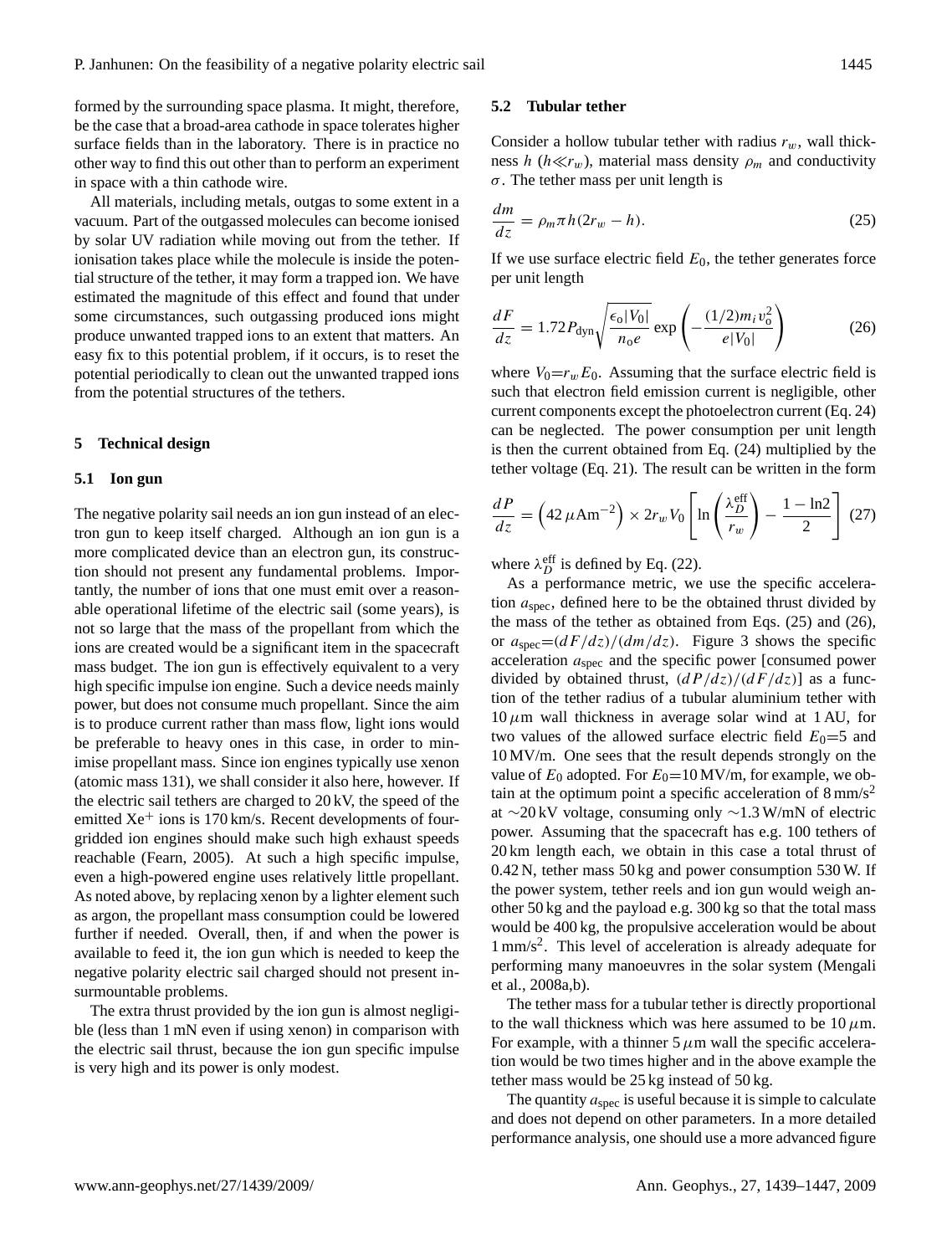

**Fig. 3.** Specific acceleration **(a)**, specific power consumption **(b)** and voltage **(c)** of a tubular, negatively charged aluminium tether with  $10 \mu$ m wall thickness. The logarithmic horizontal axis is the radius  $r_w$  of the tether in micrometres. Solid curves correspond to allowed surface electric field  $E_0=5$  MV/m and dashed curves to  $E_0$ =10 MV/m. Points of maximum specific acceleration are marked on the curves.

of merit which takes explicitly into account the mass of the spacecraft power system, tether reels and the ion gun. However, for applications where the payload mass is in any case rather large compared to the sail propulsion system mass, the exact mass of the propulsion system is not too significant. In this type of application, it is more important that the electric sail propulsion system can generate enough thrust without having to make the total tether length excessive.

In practice, instead of a tubular tether, one might prefer to use related but somewhat different tethers such as quasitubular "wiresock" tethers constructed by wire-wire bonding from e.g. 10–30 metal wires of  $\sim$ 20  $\mu$ m thickness. However, analysing this and other kinds of tether structures, is outside the scope of this paper.

The most important parameter whose exact value remains unknown is the allowed surface electric field  $E_0$ , i.e., how large surface electric field  $E_0$  the tether tolerates before field emission from the tether (probably mainly from points damaged by micrometeoroids) becomes comparable to or larger than the photoelectron current. We think it is likely that a value  $E_0 = 5$  MV/m should be rather safe, but it is not out of the question that also larger values could be used. Experiments would be needed to ascertain this.

#### **6 Discussion and conclusions**

The negative polarity sail current has three components: ion current, photoelectron current and electron field emission current. The ion current is small and it scales by the solar wind density  $(1/r^2)$ . The photoelectron current is larger (roughly similar to typical current in positive polarity sail) and it also scales as  $1/r^2$ . The sum of ion and photoelectron currents, therefore, scales as  $1/r^2$  and is nearly independent of the tether voltage, because the ion current part is small. Currents that scale as  $1/r^2$  are nice because their associated power consumption then scales in the same way  $(1/r^2)$  as the power produced by solar panels. The electron field emission current is independent of  $r$ , but it depends strongly on the tether voltage. The level of usable surface electric field  $E_0$ , before significant electron field emission sets in at some point on the tether, is the main parameter in the negative electric sail concept whose exact value remains inaccurately known, due to lack of experimental data on long cathode wires without nearby anodes in the ultra-high vacuum of space.

Recently, Choinière and Gilchrist [\(2007\)](#page-8-18) studied the sheath extent and current collection of negative tethers in moving plasma by self-consistent steady state 2-D Vlasov simulation and under the assumption of no trapped particles. Their calculation method could probably be easily extended to produce more accurate thrust estimates than what we have provided here.

In principle, the thrust of the negative polarity electric sail also receives a contribution from the impulse given by ions that hit the wires. This thrust contribution can be estimated to be negligibly small, however, for typical parameter values, so we do not discuss it explicitly.

If significant electron field emission occurs, it takes place at a few points containing dielectric impurities, micrometeoroid damage or other anomalies along the tether. We might speculate with the possibility of "cleaning" the tether of some of the high field emission sites by running it in high positive polarity mode for some time, hoping that Coulomb repulsion extracts the unwanted material from the surface. This possibility, while speculative, would in any case be accessible to experimental investigation.

In conclusion, the negative polarity electric sail might be a feasible concept to implement in its own right, although it has a set of issues mainly related to electron field emission from negatively charged wires that would need to be addressed. The question of whether the negative polarity variant would provide some performance benefit compared to the original positive polarity electric sail depends mainly on whether trapped electrons exist or not in the positive polarity sail. This question is presently under active study and one should wait for the answer before drawing final conclusions. In any case, the thrust level of both the positive and negative electric sail concepts has the potential to be quite high in comparison to presently existing space propulsion methods.